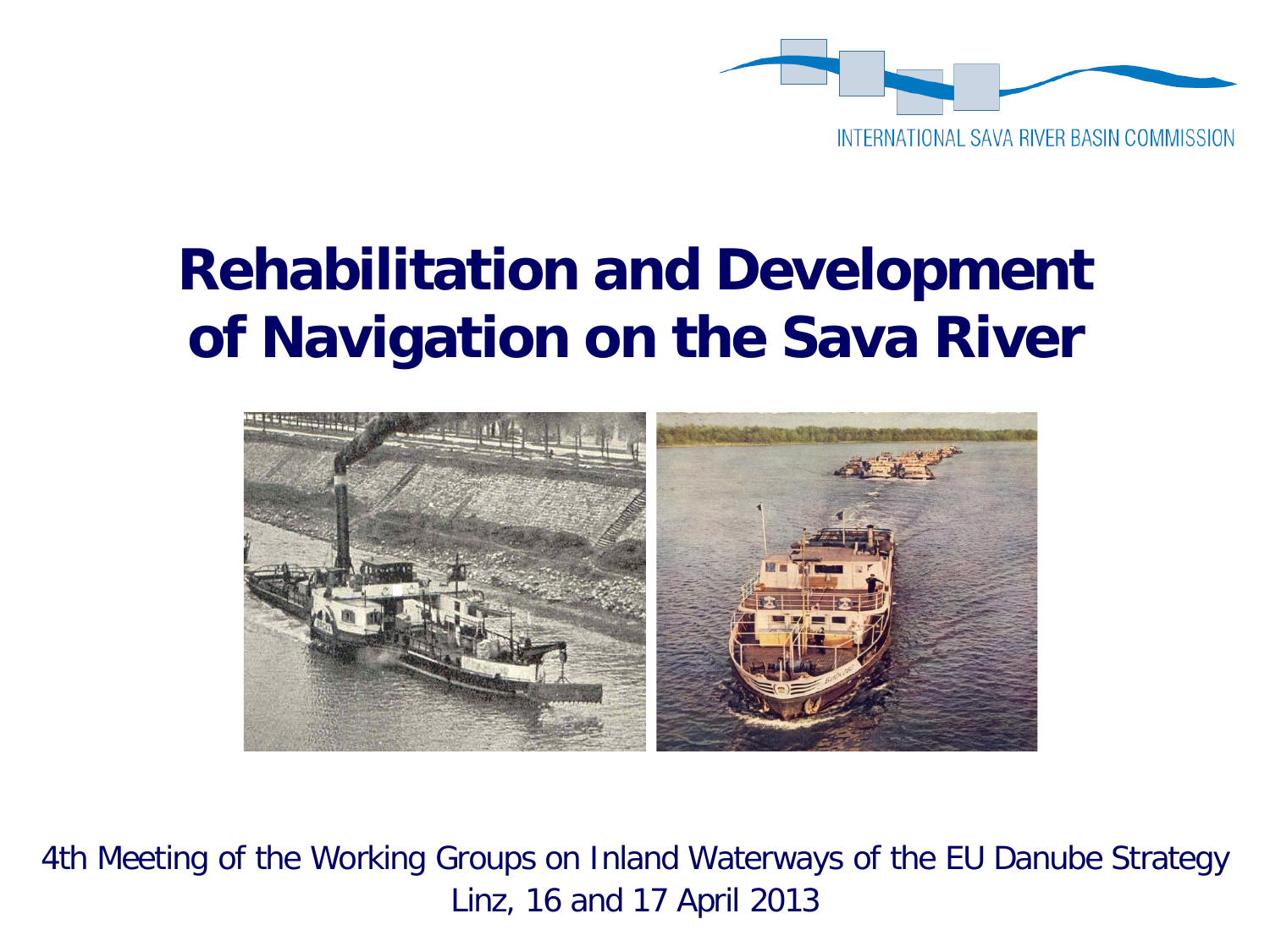

### **Current Project Status Activities in Progress**

#### **1. Detailed Design for the sector Brčko (rkm 234) – Sisak (rkm 594)**

- The contract for the preparation of the final design ready for signature
- Consultants are expected to begin work these days
- Duration 20 months,
- Financing IPA Croatia.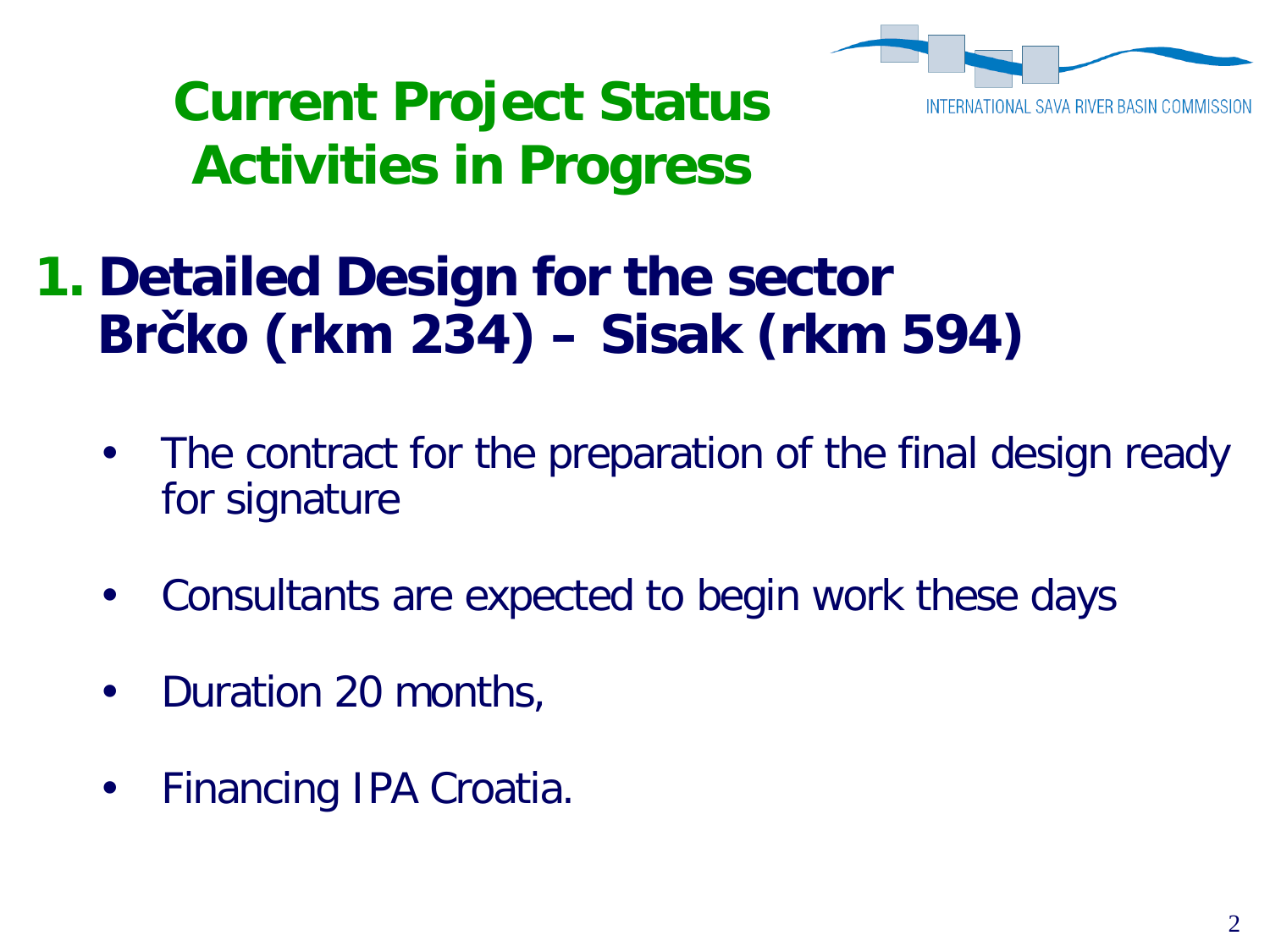

### **Current Project Status Activities in Progress**

#### **2. Detailed Design and EIA for the sector Belgrade (rkm 0) – Brčko (rkm 234)**

- Preparation of EIA Study underway,
- Application procedure for the preparation of preliminary and final design of the waterway began in last year. Technical bids were evaluated and on September 3, 2012 and sent to the World Bank for a comment or a "no objection",
- Duration 18 months,
- Financing IPA B&H.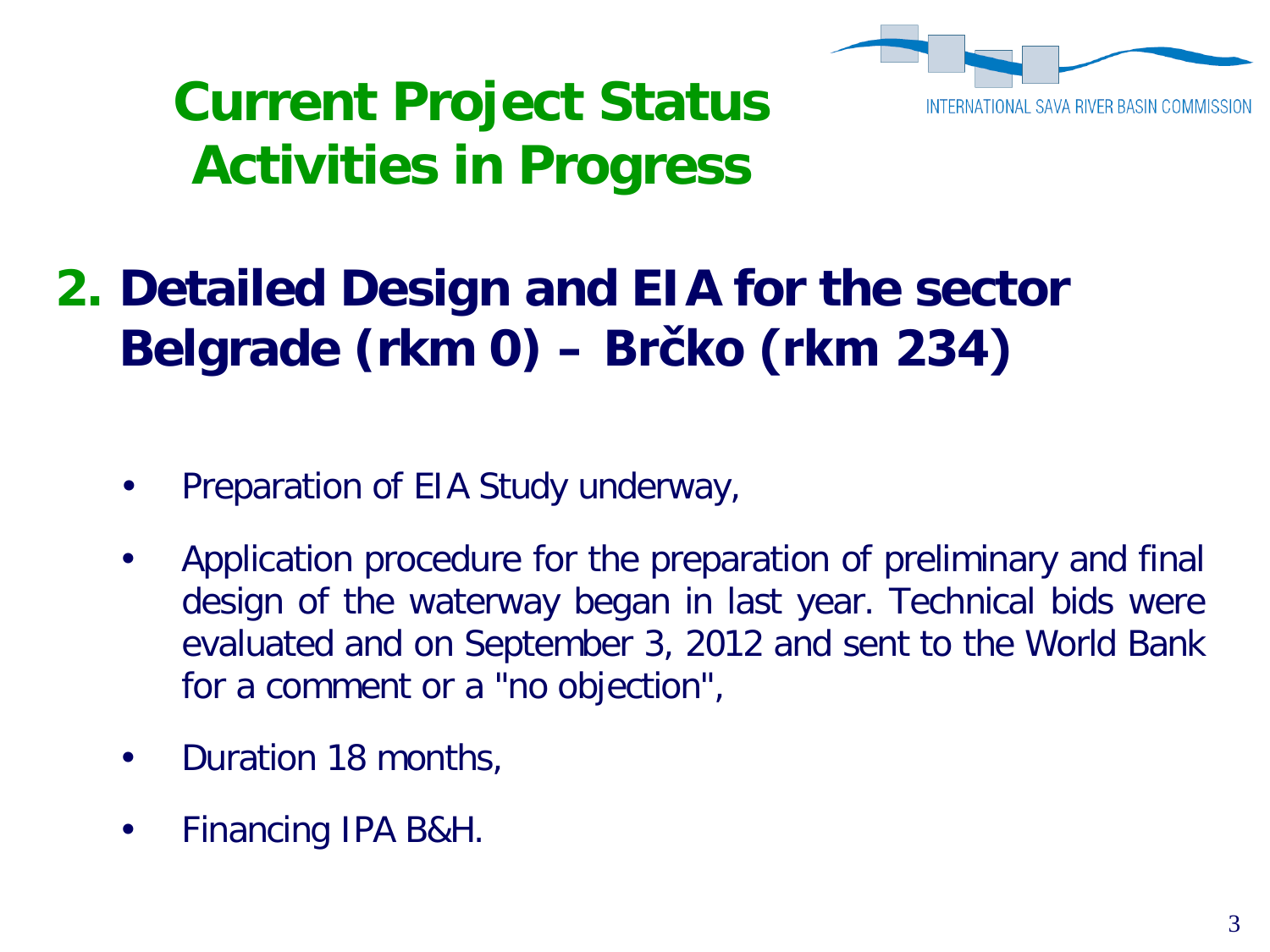

### **Current Project Status Activities in Progress**

#### **3. Waterway Demining in B&H**

- Tender prepared in July 2012,
- Submitted to the World Bank for review,
- Duration 18 months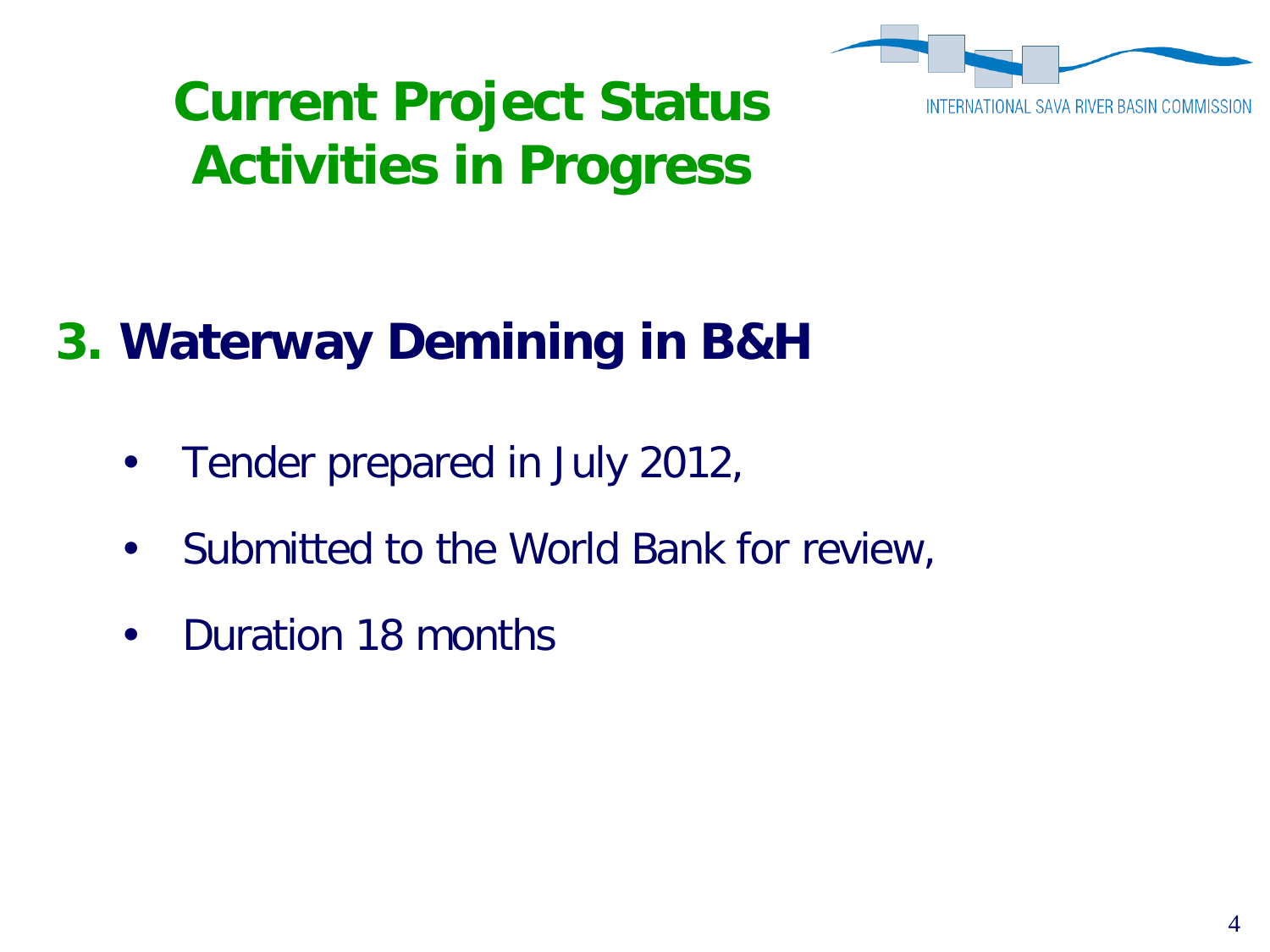

#### SAVA RIVER BASIN COMM

- Established in line with SC Decisions 7/11 and 11/12
- Membership:
- "The Committee consists of the representatives of:
- a) each of the competent ministries of the Parties to the FASRB, at least two per country, representing the **water management/nature conservation /environmental protection and navigation sectors in a balanced way;**
- b) international organizations and stakeholders:
- **- 1 representative of the ICPDR,**
- 1 representative of the Danube Commission,
- **- 2 representatives of regional/national NGO community,**
- 2 representatives of the economic/navigation sector.
- c) Secretariat of the ISRBC."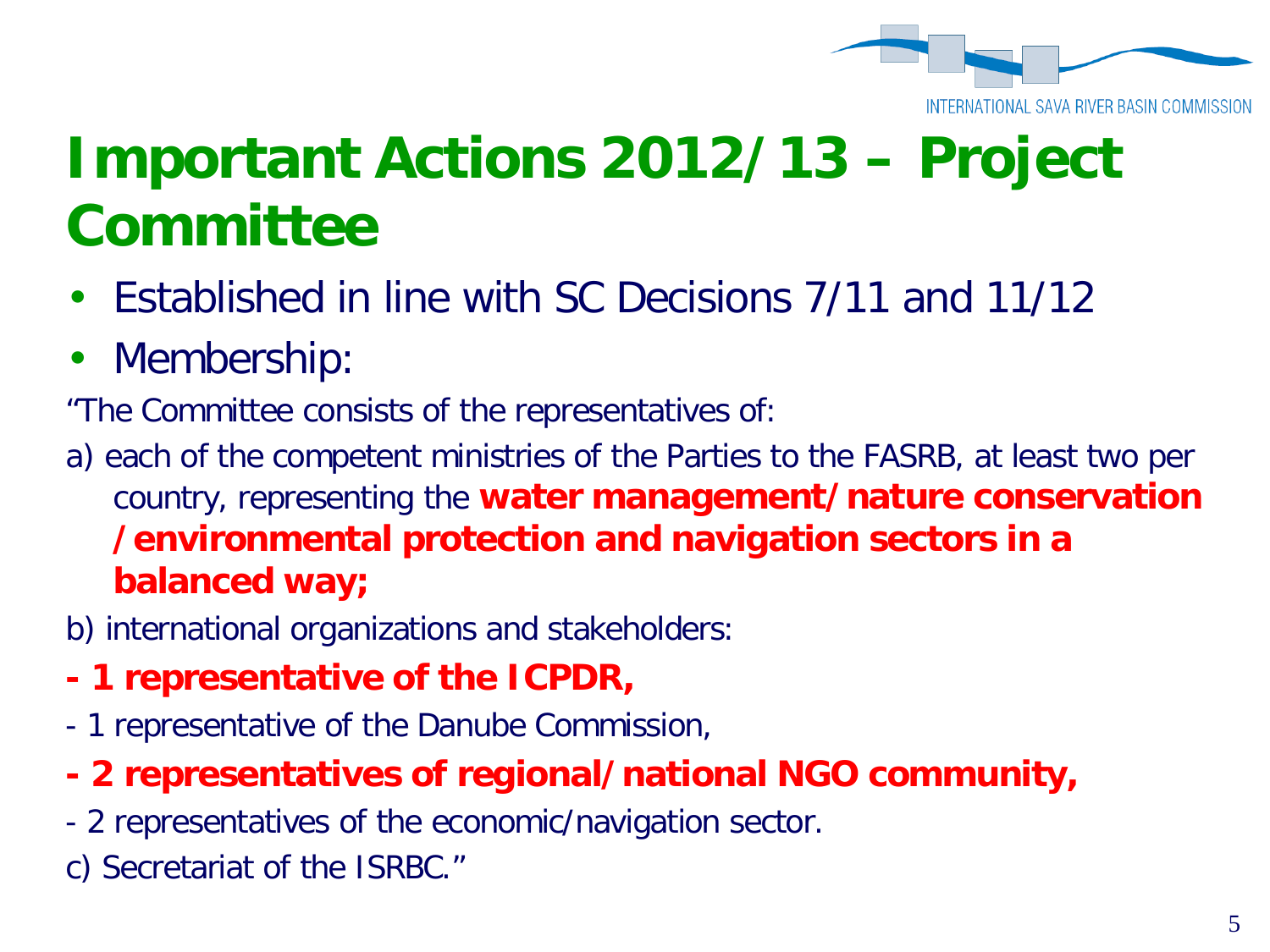

#### INTERNATIONAL SAVA RIVER BASIN COMM

- Tasks of the Committee:
	- − Overall monitoring of the Project;
	- − Coordination of the activities within the Project;
	- − Monitoring and fostering of implementation of the ISRBC decisions No. 21/09 and No. 01/10;
	- Exchange of information regarding the work on different parts of the Project;
	- − **Formulation of the Project-related information needs, comments, questions and recommendations to the Project team with support of the Interdisciplinary Advisory Board, if needed (especially regarding the information needs; if the information input from external parties is required, this should be recommended to the Project team);**
	- Discussion and assessment of work on different parts of the Project;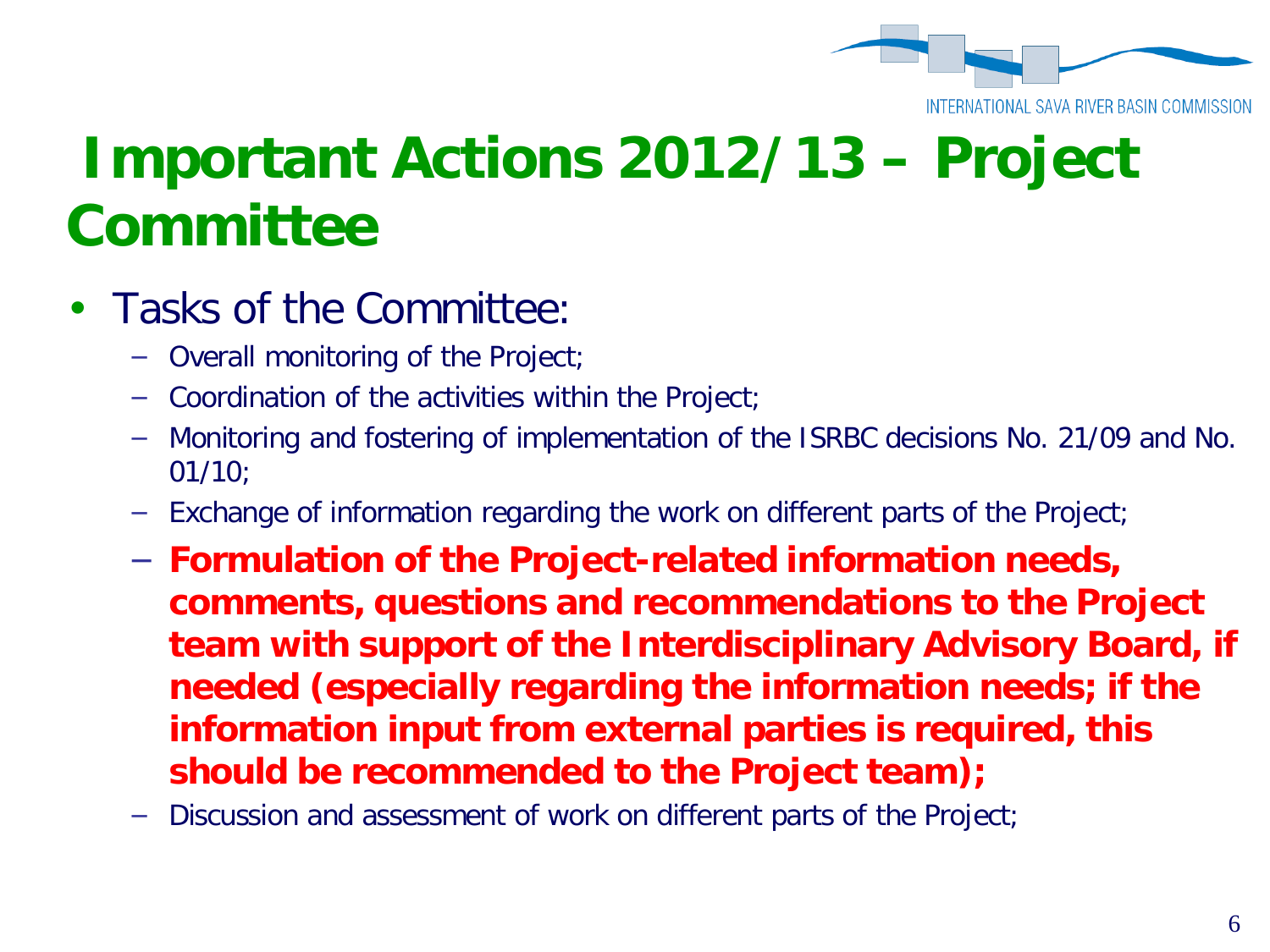

- Tasks of the Committee cont.:
	- − **Elaboration of proposals for required improvements of the activities in different parts of the Project;**
	- − **Stimulation of implementation of the principles of the Joint Statement on Guiding Principles for the Development of Inland Navigation and Environmental Protection in the Danube River Basin;**
	- − **Stimulation of activities on informing the public concerned and involving the stakeholders in the Project;**
	- Regular reporting to the ISRBC on its work and progress regarding the Project;
	- Proposing relevant actions to the ISRBC;
	- − Consideration of other relevant recommendations and proposals regarding the Project.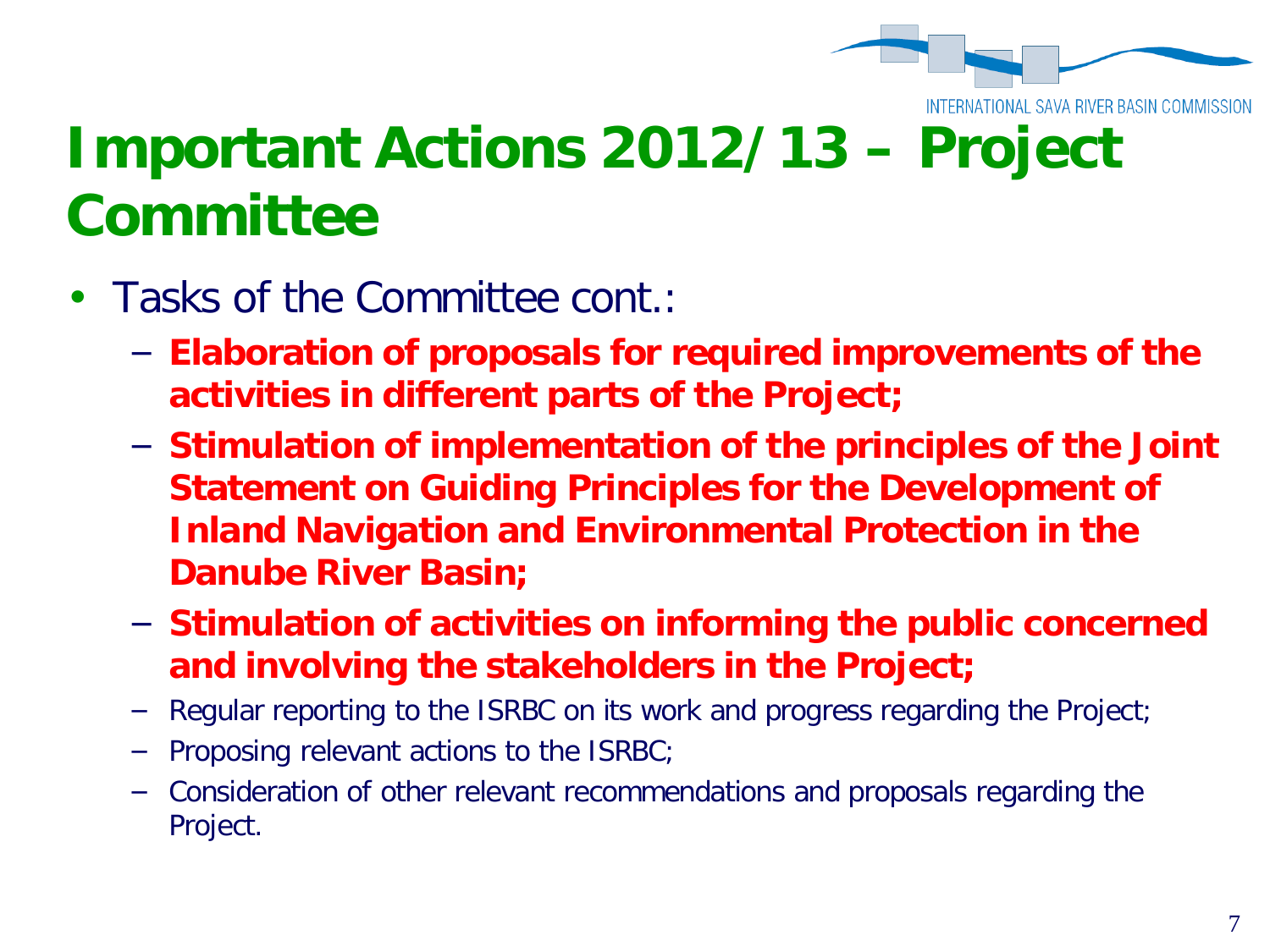

- Metodology of work:
	- − The mandate of the Committee members is bound to the **organization they are representing**. Each organization has the right to withdraw their representative/s at any time in written form;
	- − **Additional experts** may also participate in the meetings, should their specific expert knowledge be needed or requested;
	- − The Committee may, with the prior consent of the ISRBC, establish an **Interdisciplinary Advisory Board**, in order to provide help and advice to the Committee on the development of the Project;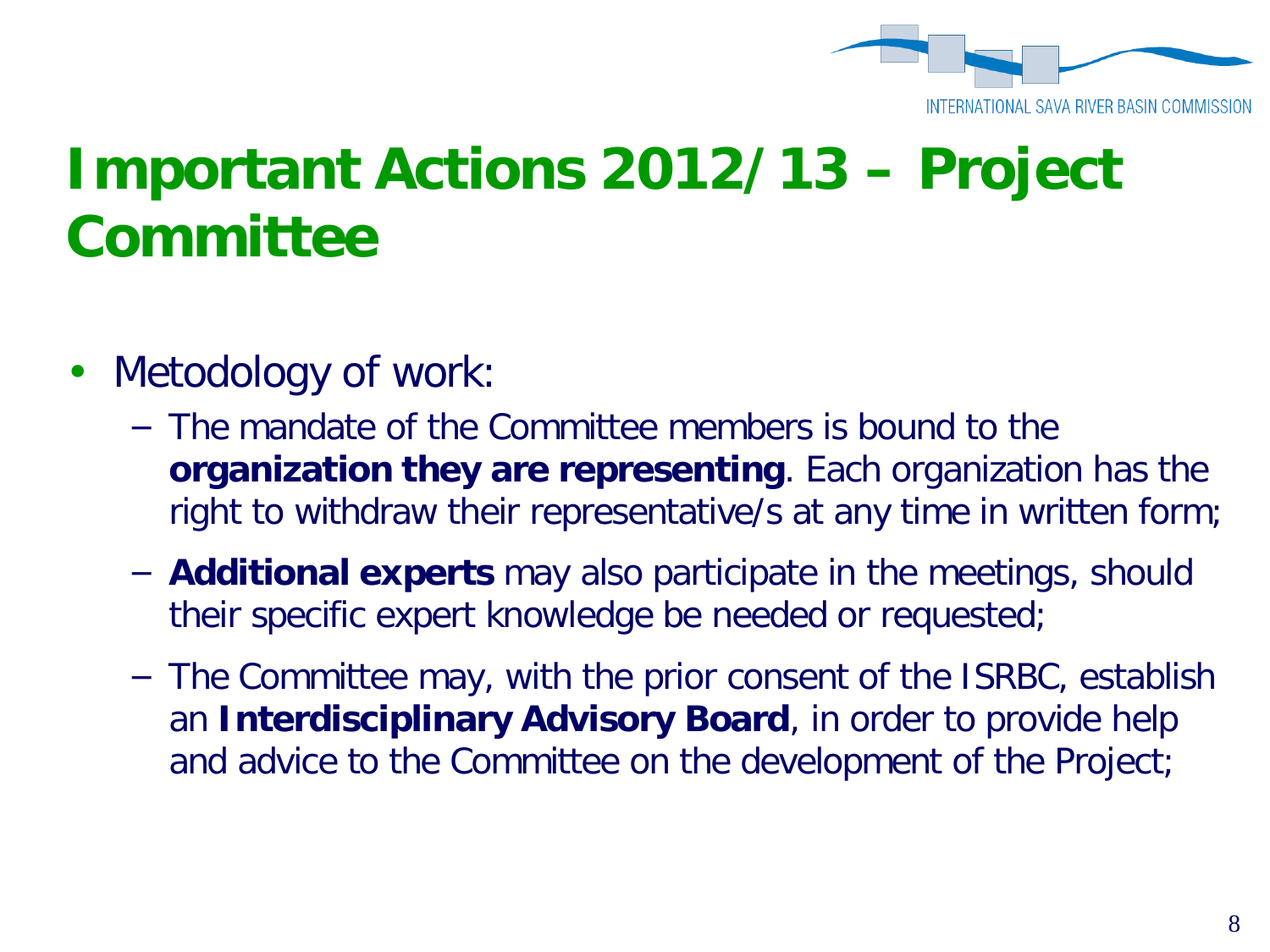

- Metodology of work cont.:
	- − **Representatives of international organizations and stakeholders** have the right to regularly participate in the Committee meetings, express their position and views, and have them reflected in relevant meeting documents, as well as to submit relevant documents, conclusions, recommendations and proposals to the Committee, to be discussed or adopted at the meeting. If their conclusions, recommendations or proposals are not adopted, points of dissent must be documented appropriately
	- − **Reports** from the Committee meetings shall be published on a **publicly available** section of the ISRBC web site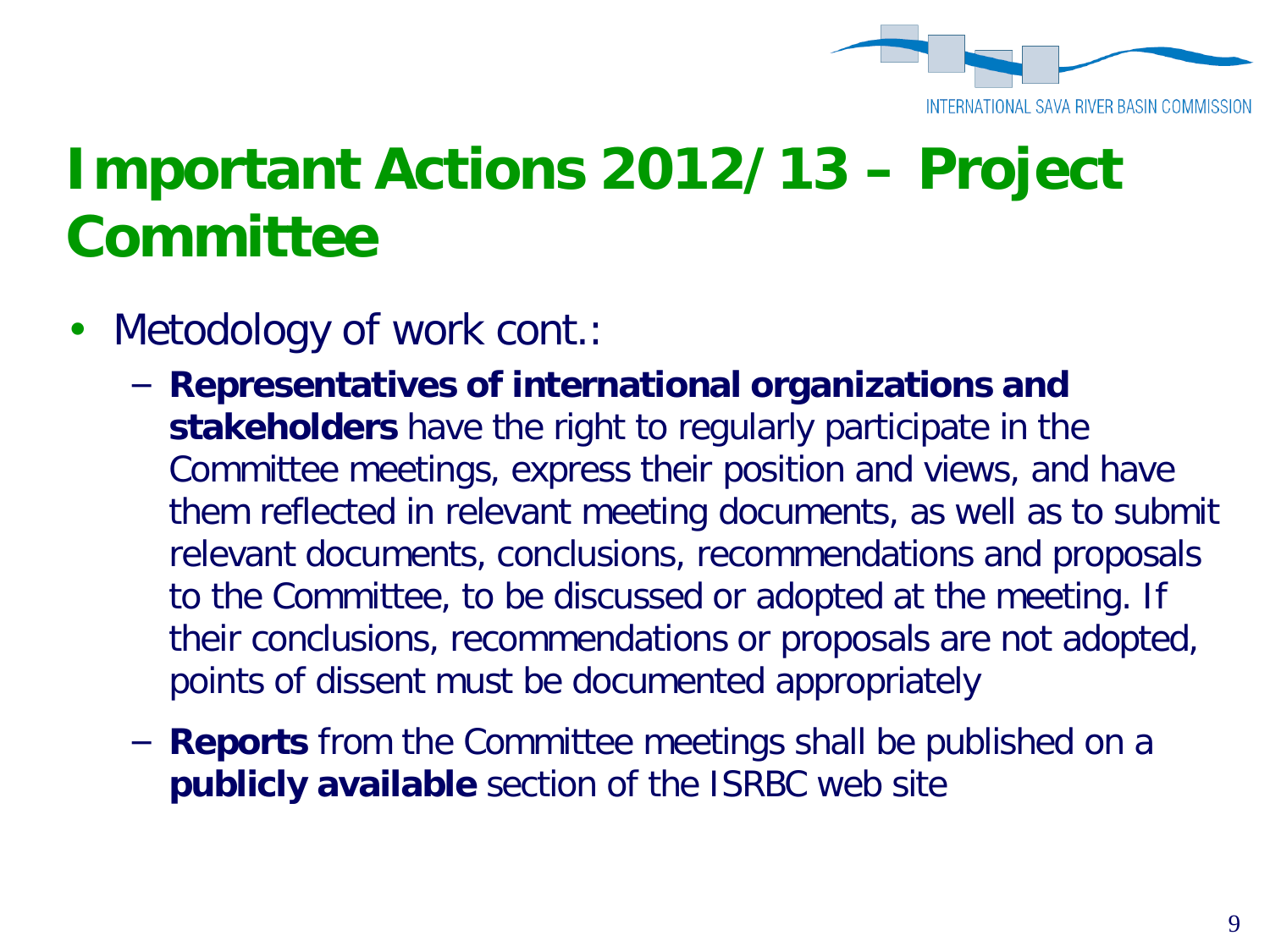

#### Other – Sisak Port Master Plan

**Specific project focus:** 

**Green Port Engineering** following the intentions of the "Joint Statement on Guiding Principles for Development of Inland Navigation in the Danube River Basin" & **Ecoport/Green Danube Port Concept**

- **Environmental Protection Issues**
- **Multimodality & Hinterland Connections**
- **Port development as integral part of regional development**
- **Inter-linkage to Sisak City Development as well as Regional Development**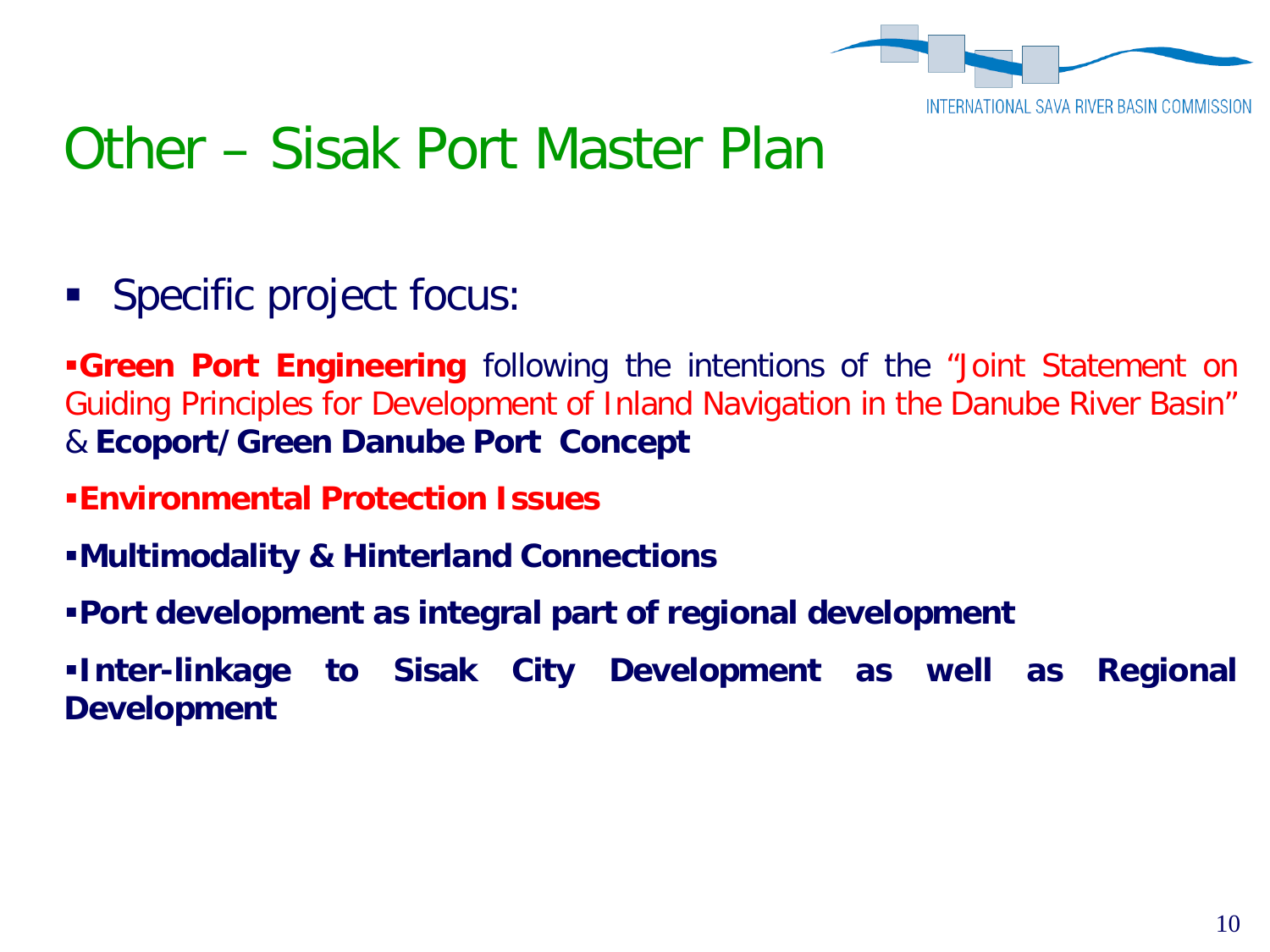

Other – Dangerous cargo terminal in the Port Slavonski Brod (Contract Signed)

#### **Fuel supply**

- Two tanks for storage of diesel and bio-diesel fuel,
- Unloading facility for truck with pump station for supply to the tanks,
- Floating barge, connected to the shoreline by a small bridge,
- Steel bridge, ropes for tying up, AB cleats for mooring to the shoreline,
- Office in container for barge operator

#### **Waste reception**

- **Equipment for reception, possible purification of oily waste and bilge water,**
- **Tanks and equipment for reception and disposal of used oils from vessels,**
- **Tank for reception of faeces,**
- **Equipment to pump oily waste waters, used oil and faeces into disposal trucks, Receiving station for vehicles on shore, for loading of trucks.**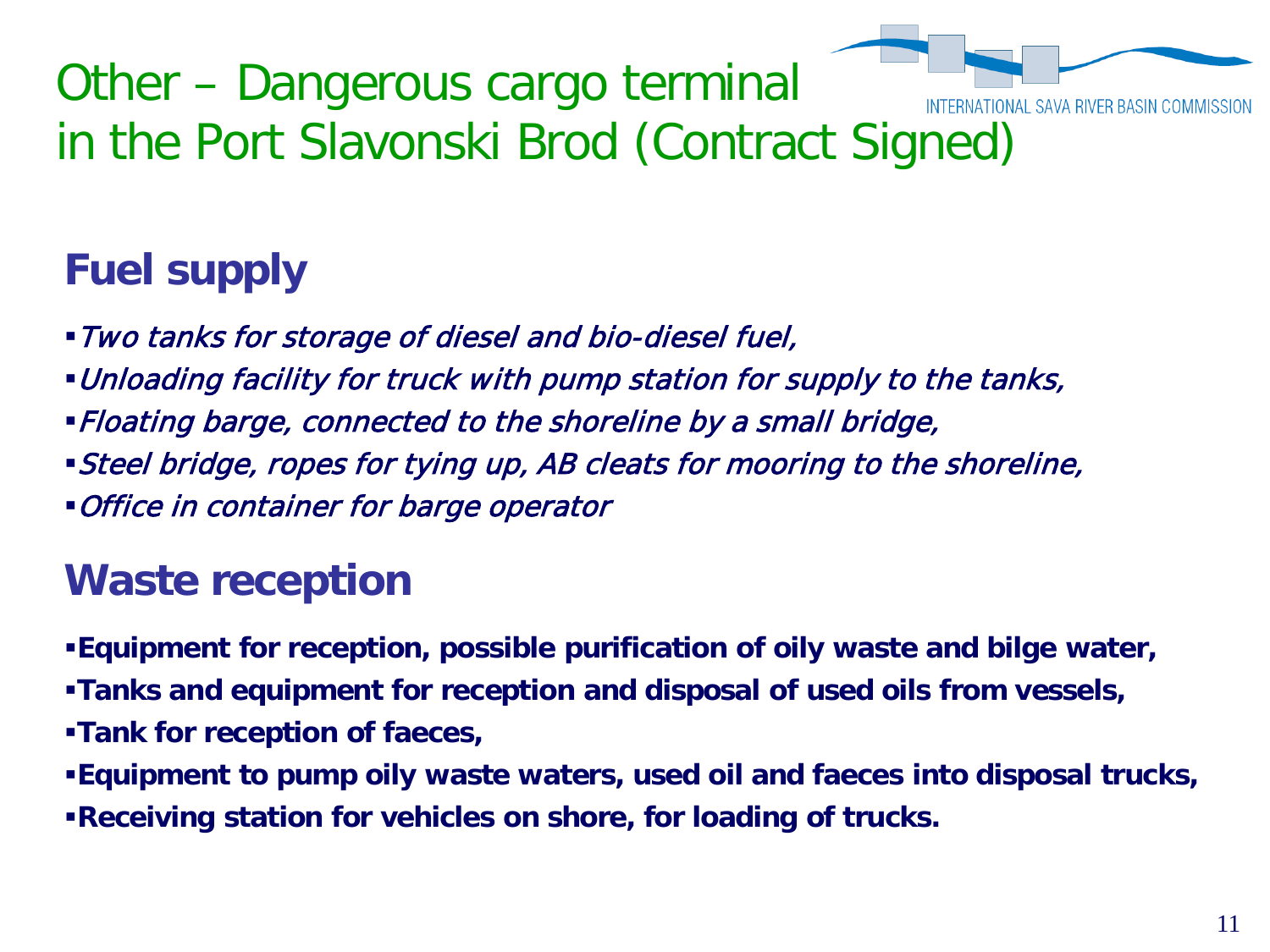

# **More information**

#### **www.savacommission.org**